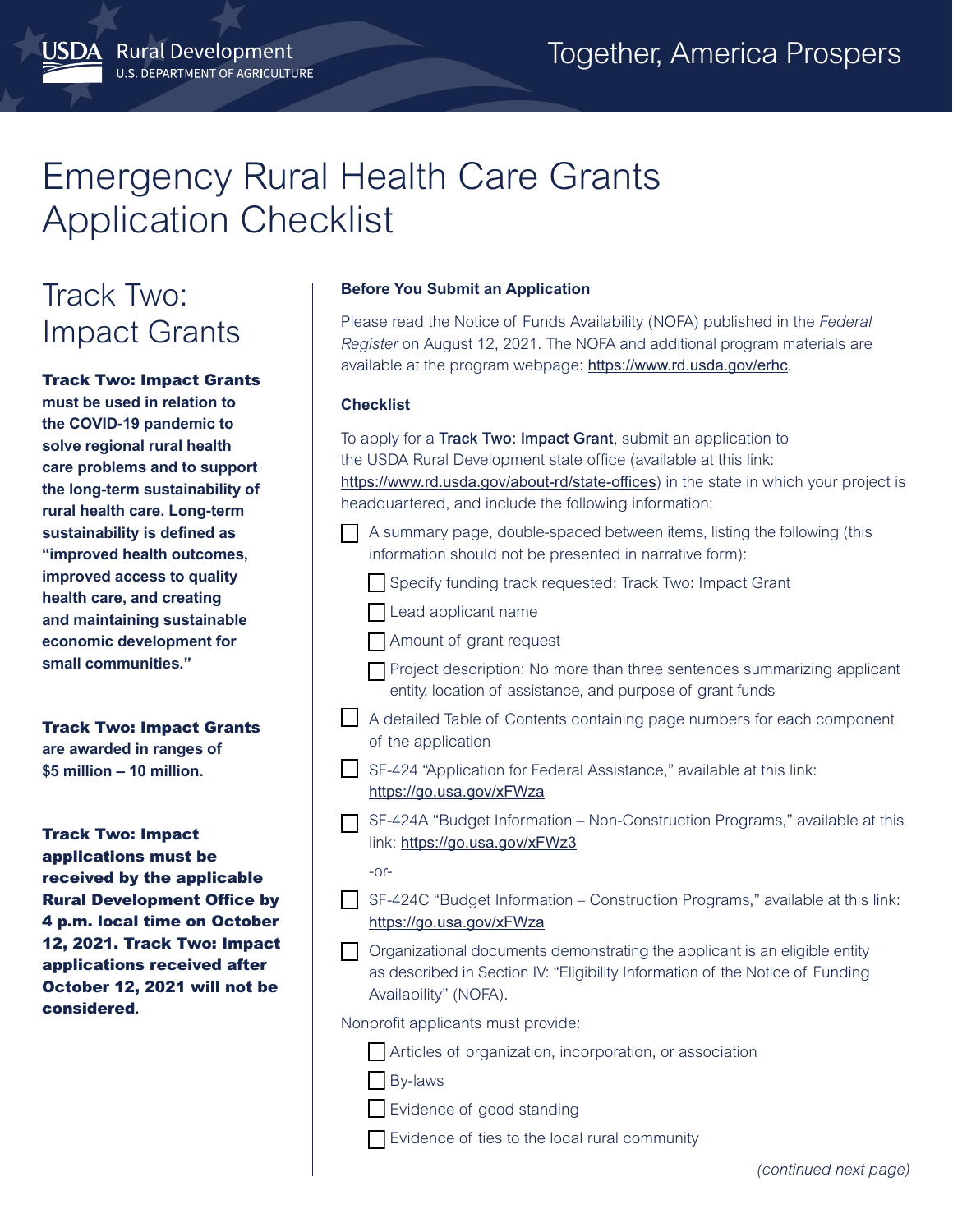

### Emergency Rural Health Care Grants Application Checklist

| Ties to the local rural community may be demonstrated<br>through one or more of the following:                                                                                                                                                                                                                                                                                                                                                                                                                                                                                                                                                                                                                   | Environmental information necessary to support Rural<br>Development's environmental findings. Details are<br>available at this link: https://go.usa.gov/xFW9M<br>For projects involving construction, a preliminary<br>architectural feasibility report or engineering<br>documentation, completed in accordance with<br>agency guidelines in RD Instruction 1942-A, Guide<br>6 (available at this link: https://www.rd.usda.gov/ |
|------------------------------------------------------------------------------------------------------------------------------------------------------------------------------------------------------------------------------------------------------------------------------------------------------------------------------------------------------------------------------------------------------------------------------------------------------------------------------------------------------------------------------------------------------------------------------------------------------------------------------------------------------------------------------------------------------------------|-----------------------------------------------------------------------------------------------------------------------------------------------------------------------------------------------------------------------------------------------------------------------------------------------------------------------------------------------------------------------------------------------------------------------------------|
| Close association with – or control by – a local unit<br>of government<br>Broad-based ownership and control by members<br>of the community, as demonstrated through<br>a listing and description of board members<br>representative of the community or service area                                                                                                                                                                                                                                                                                                                                                                                                                                             |                                                                                                                                                                                                                                                                                                                                                                                                                                   |
| Substantial public funding as demonstrated<br>through pledged taxes, revenue bonds, local<br>government sources, or community-wide<br>fundraising campaigns<br>Evidence of eligibility. Applicants must submit<br>sufficient documentation to demonstrate how the<br>health care facility(ies) or project to be funded<br>primarily serves rural areas, is located in a rural area,<br>and serves a population with a median household<br>income below the poverty line or applicable<br>percentage defined in the NOFA. This submission<br>must describe the proposed facility or project and its<br>service area, including:<br>Location of the facility (ies) and their associated<br>population demographics | files/1942a.pdf)<br>Description and certification of applicant's matching<br>funds or cost share sources<br>Three years of the most recent audits or financial<br>statements, including a current balance sheet and<br>income and expense statement. If audits are not                                                                                                                                                            |
|                                                                                                                                                                                                                                                                                                                                                                                                                                                                                                                                                                                                                                                                                                                  | available, applicants may provide this information on:<br>• Forms RD 442-7, "Operating Budget" – including<br>projected cash flow (available at this link:<br>https://go.usa.gov/xFWzT)<br>RD 442-2, "Statement of Budget, Income and<br>Equity" (available at this link: https://go.usa.gov/<br>xFWzK), and<br>RD 442-3 "Balance Sheet" (available at this link:<br>$\bullet$                                                    |
| Description of the area and number and<br>demographics (if known) of the population to be<br>served, sufficiently detailed to verify Project Location<br>Eligibility as outlined in Section IV - "Eligibility<br>Information" - of the NOFA                                                                                                                                                                                                                                                                                                                                                                                                                                                                      | https://go.usa.gov/xFyBC)<br>Intergovernmental Review comments, if applicable,<br>from the local planning district commission<br>Certification of Non-Lobbying Activities (available at<br>this link: https://go.usa.gov/xFWzX)<br>Standard Form LLL, "Disclosure of Lobbying                                                                                                                                                     |
| Evidence the facility(ies) or project primarily serves<br>rural residents<br>A written budget narrative providing a detailed project<br>budget, which also includes the following information:<br>• The amount of funds requested from each Use<br>of Funds category, with a description of how the<br>figure was calculated                                                                                                                                                                                                                                                                                                                                                                                     | Activities," if applicable (available at this link:<br>https://go.usa.gov/xFWzn)<br>Certification regarding any known relationship or<br>association with a USDA employee in accordance<br>with 7 CFR part 1900, subpart D (available at this link:<br>https://go.usa.gov/xFWzP)                                                                                                                                                  |
| • A breakdown of project cost demonstrating<br>the percentage of total project costs the grant<br>assistance will cover, which is dependent on<br>population and median household income<br>The time period for which the assistance is<br>$\bullet$<br>requested. All awards are limited to up to a<br>36-month grant period based on project complexity                                                                                                                                                                                                                                                                                                                                                        |                                                                                                                                                                                                                                                                                                                                                                                                                                   |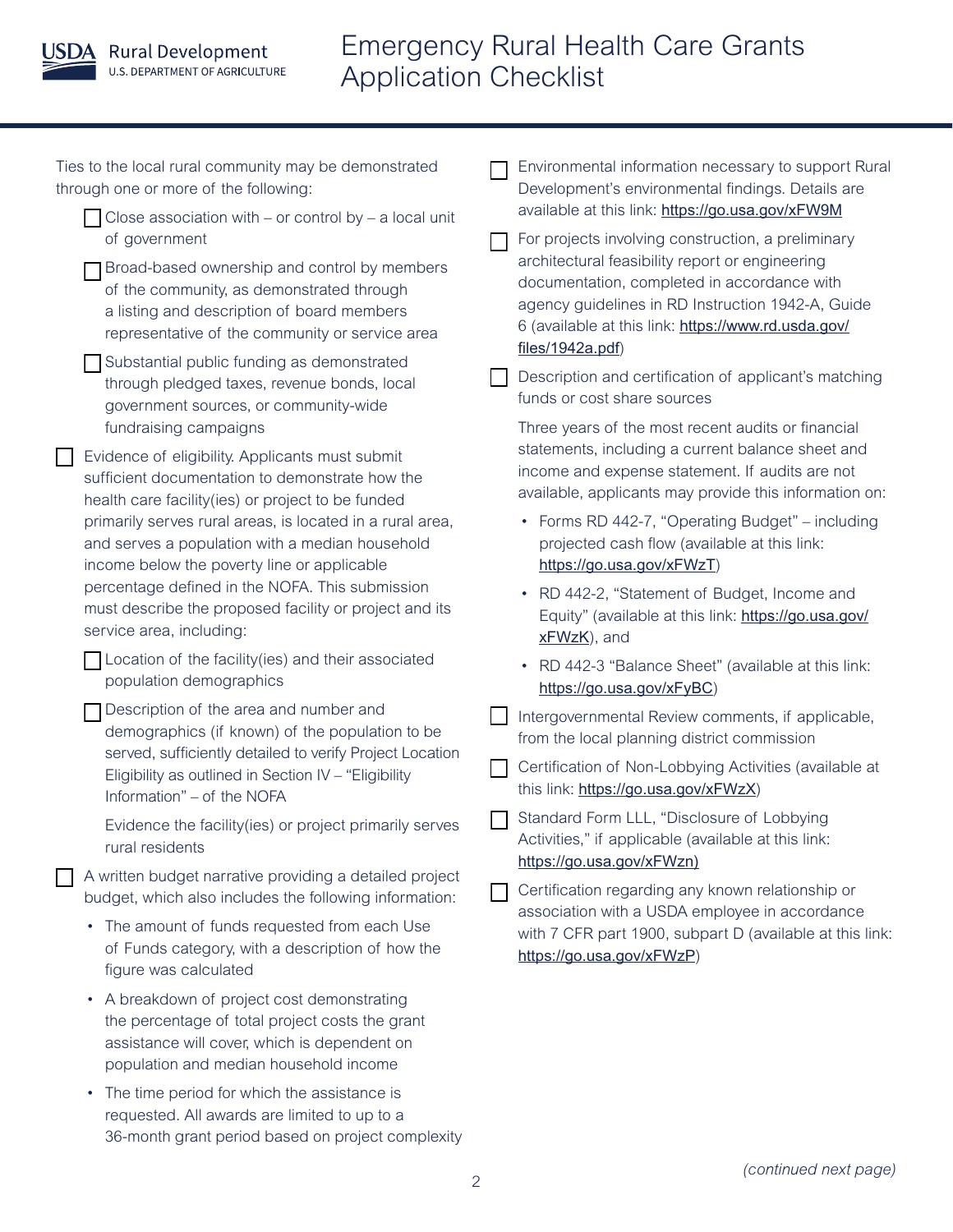

A written narrative that addresses Need, Methodology, and Innovation, including:

- A description of the purpose of the proposed project, detailing the needs of the rural community(ies) and how those needs were identified; expected outcomes, focus areas, and the aims the project will support
- An assessment of the innovative nature of the strategy
- A description of expected outcomes (including quantifiable impacts, when possible) to the health care community and associated rural community(ies)

A written narrative that illustrates organizational capacity and strength of consortium, including:

- Evidence of an agreement formalizing a consortium for purposes of this grant funding. This agreement must be signed by an authorized representative of the lead entity applicant and an authorized representative of each consortium partner.
- A description of the composition of the consortium membership and how each partner is needed to successfully accomplish project activities
- A description of the abilities and contributions of the lead applicant organization and other consortium members
- Evidence and a description of how the consortium will maintain ties to its impacted local rural community(ies)
- A description of how the consortium will impact rural community(ies) and providers, and how the network will strengthen its relationship with the community and region it serves
- The identification of a project director (or provide details of your strategy to identify one) to manage the grant. Include the manager's key activities and expected percentage of time to be devoted to the project

Workplan and Proposed Budget

- Provide a project work plan that clearly illustrates the consortium's goals, strategies, activities, and proposed measurable outcomes encompassing the period of performance. The work plan must identify the individual or organization responsible for carrying out each activity, include a timeline for the period of performance, and illustrate its relation to the COVID-19 pandemic.
- Provide a complete, consistent, and detailed budget presentation for up to a three-year period of performance through the submission of the SF-424A budget form (available at this link: <https://go.usa.gov/xFWz3>) and a Budget Narrative that justifies the appropriateness of the requested funds.
- **Evaluation, Impact, and Replicability** 
	- Describe how the proposed progress toward meeting program goals contributes to the long-term sustainability of rural health care by improving rural health care access, improving rural health outcomes, and sustaining health care as an economic driver for the rural community or region.
	- Describe how progress toward meeting program goals and determination of a return on investment will be tracked, measured, and evaluated.
	- Explain a process for evaluating how the consortium's resources will be leveraged and used to increase access to health care services, improve rural health outcomes, and support health care as a key economic driver for small communities. Include a discussion regarding the consortium's plan for any necessary data collection amongst members of the consortium.
	- Identify factors and strategies that will lead to project viability, sustainability of the consortium's activities after federal funding ends, and establishment of an evidence-based model for dissemination of lessons learned for future replication.